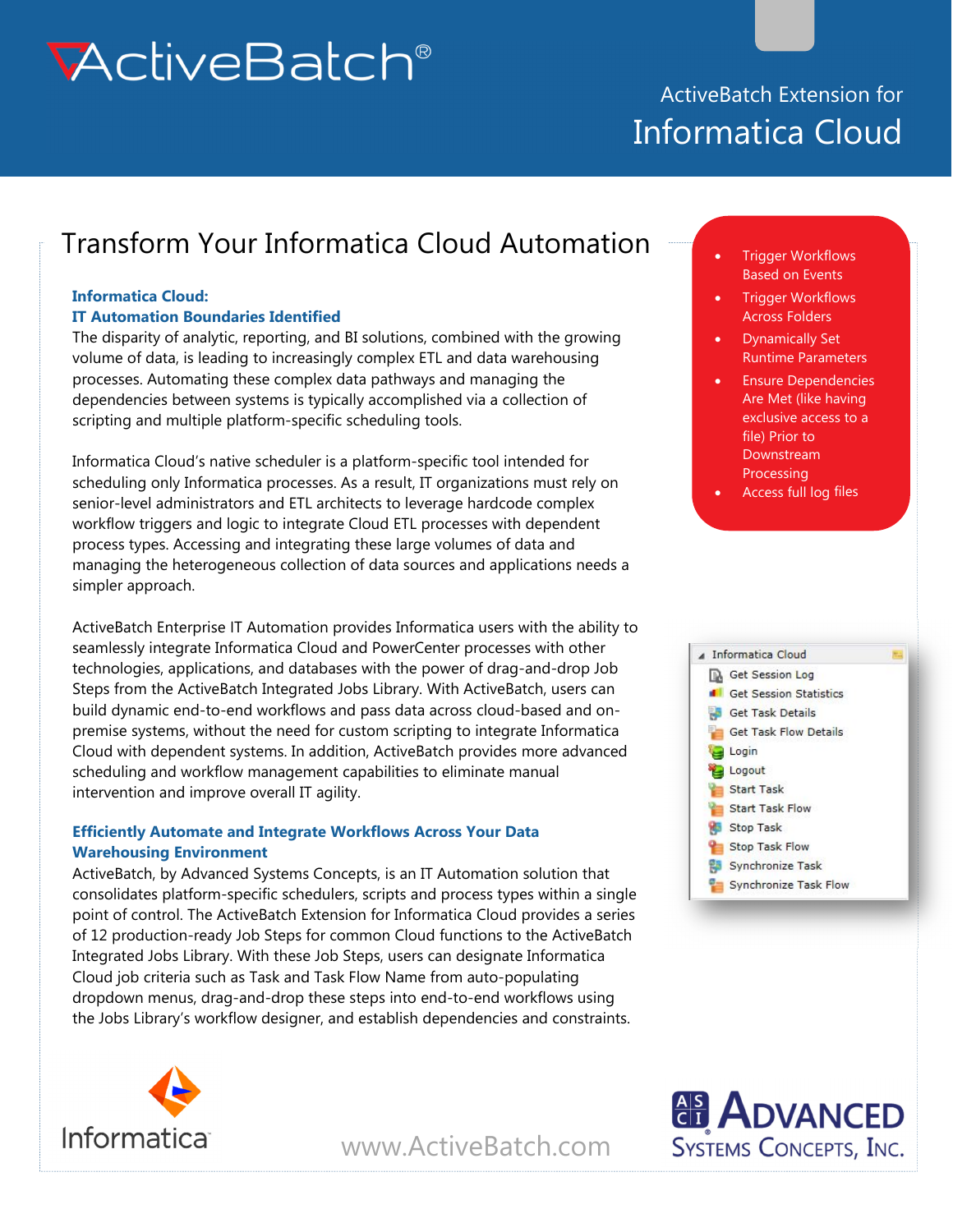### ActiveBatch Extension for Informatica Cloud

Additionally, users can retrieve full Informatica Cloud log files programmatically and display them through the GUI. These Cloud Job Steps, combined with over 150 other templated Job Steps for common IT tasks/functions, applications, databases, and computing platforms, allow users to integrate Informatica Cloud processes with dependent process types and technologies, removing the need for custom scripting. This includes production-ready Job Steps for a broad range of systems that commonly comprise end-to-end processes, including database types, other data warehousing applications, and BI/reporting solutions.

#### **Advanced Date/Time Scheduling and Event Automation**

ActiveBatch's advanced date/time scheduling and event automation framework allows for Informatica Cloud ETL task flows to be triggered dynamically based on granular calendaring, IT and business events, and job dependencies to eliminate manual intervention and ensure reliable data quality. For example, rather than relying on scripting run dates within a Cloud Task to execute a task flow on certain dates, users can leverage ActiveBatch's advanced date/time scheduling, including support of Fiscal, Business, and Gregorian calendars, to schedule Informatica Cloud workloads tied to business processing requirements. Moreover, ActiveBatch allows a calendar or schedule to be associated with multiple task flows, thereby saving users' time spent hard-coding run dates across individual Informatica Cloud task flows.

Alternatively, ActiveBatch's event automation framework supports both Job triggers and constraints, allowing workloads to be executed based on IT and/or business events. ActiveBatch supports a wide array of triggers, including Email, File, JMS/JMX, Web Service, WMI, database triggers and more. For example, PowerCenter architects can trigger ETL workloads using file triggers/constraints or based on a SQL Server query or Oracle database trigger to ensure downstream data quality.

#### **Reuse Rather Than Rewrite**

ActiveBatch is an object-based architecture that promotes reusability to allow workflow developers to build it once and use it multiple times. ActiveBatch's Reference Object functionality allows hundreds or even thousands of reference jobs to mimic the same logic of the original template job. As a result, a single change to the template object will automatically be passed down to each reference, eliminating copy & paste and simplifying maintenance for ETL architects managing multiple ETL workloads that share common objects.

ActiveBatch Variables extend these capabilities further by allowing users to simplify the repetitive and time consuming nature of developing and maintaining individual jobs with variables that can share job properties across different objects. For example, users can easily set Informatica Cloud parameter files dynamically at runtime using ActiveBatch Job Variables to ensure accurate workload execution and reliable data quality.

#### Faster Time to Insight

Powerful automation of workflows, tasks, and processes from beginning to end.

#### Integrated Jobs Library

Hundreds of prebuilt, production ready integrations so you don't have to write a single line of code.

#### Complex Scheduling

Advanced date/time and event‐ driven scheduling capabilities.

#### Conditional Logic

Incorporate conditional logic/flow control like if/then/else statements without custom scripting.

#### Built‐in Monitoring and SLAs

Monitor and alert users on the progress of jobs with SLAs.





[www.ActiveBatch.com](www.activebatch.com)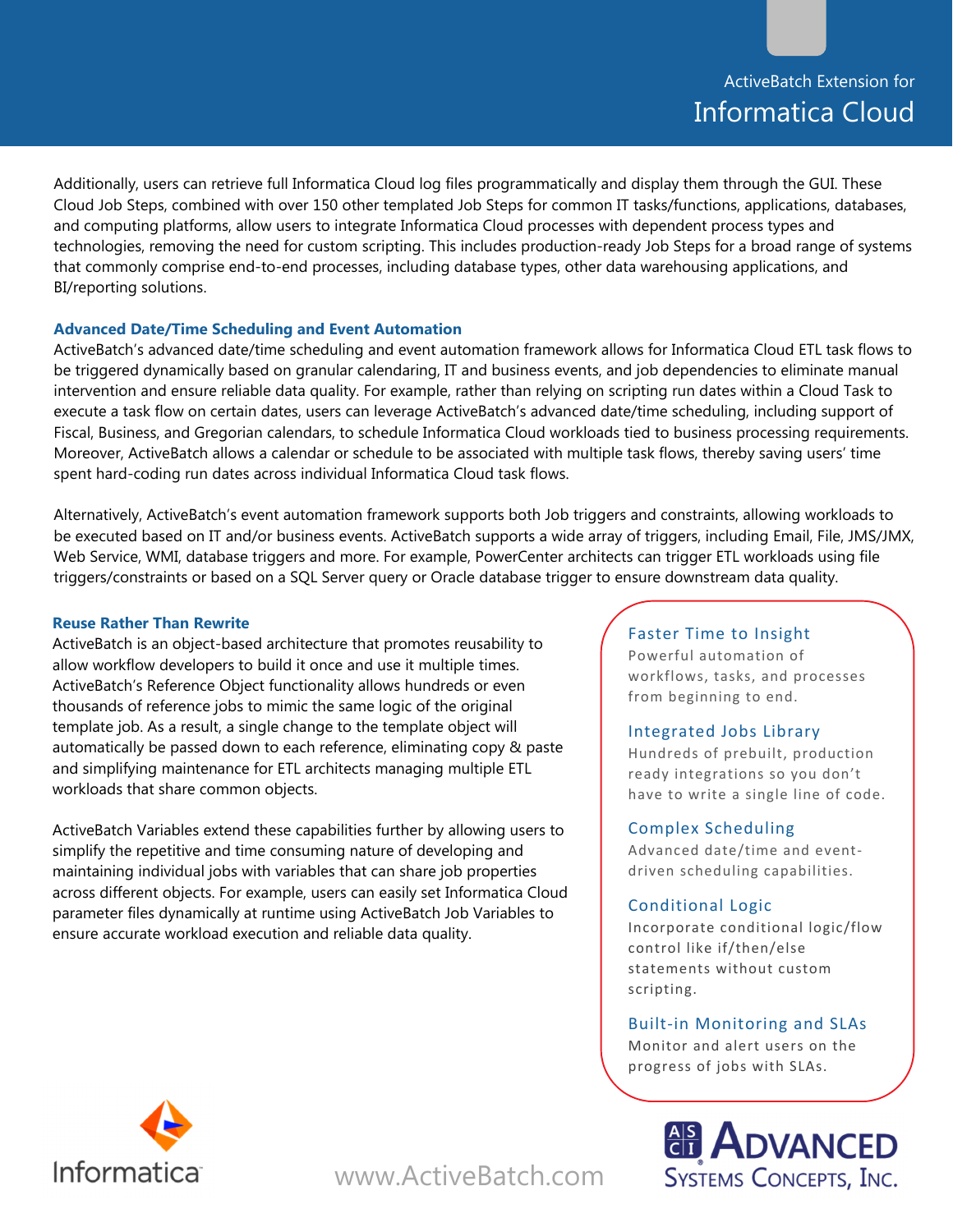#### **ActiveBatch Extension for Informatica Cloud Workflow**

*as displayed in the ActiveBatch Integrated Jobs Library* 

| StartTaskFlow<br>$\overline{\mathbf{v}}$ |                        | Informatica Cloud   |
|------------------------------------------|------------------------|---------------------|
| <b>Task Flow Name</b>                    | MultiTaskFlow          |                     |
| <b>Connection Properties</b>             | <empty></empty>        |                     |
| Wait for Completion                      | False                  |                     |
| <b>Treat Warning as Error</b>            | True                   |                     |
| $\sqrt{2}$                               | v                      |                     |
| V V SynchronizeTaskFlow                  |                        | Informatica Cloud   |
| <b>Task Flow Name</b>                    | MultiTaskFlow          |                     |
| <b>Connection Properties</b>             | <empty></empty>        |                     |
| <b>Treat Warning as Error</b>            | True                   |                     |
| Run ID                                   | %{StartTaskFlow.RunId} |                     |
|                                          | $\bigtriangledown$     |                     |
| GetSessionStatistics<br>$\overline{v}$   |                        | Informatica Cloud @ |
| <b>Activity Name</b>                     | MultiTaskFlow          |                     |
| <b>Connection Properties</b>             | <empty></empty>        |                     |
| <b>Task Type</b>                         | <empty></empty>        |                     |
| Run ID                                   | %{StartTaskFlow.RunID} |                     |
| $+5$                                     | $\bigtriangledown$     |                     |

#### **Automate Informatica Cloud Processes with Advanced Capabilities**

To manage inter-job dependencies and conditions within multi-step workflows that span heterogeneous applications and systems, ActiveBatch provides more advanced capabilities than Informatica's native scheduler. With the Integrated Jobs Library, users can execute different Informatica Cloud task flows, thereby allowing cross-task flow triggering within a single ActiveBatch Job. Moreover, the Integrated Jobs Library's Flow Control Job Steps allow task flow developers to easily embed complex task flow logic and procedures into ETL processes without having to hard code it, such as the If-Branch Job Step to manage the execution of downstream jobs based on the successful completion of a preceding Cloud task flow.

| <b>Task Type</b>                                                                                                                                                                                          | Data Synchronization Task |
|-----------------------------------------------------------------------------------------------------------------------------------------------------------------------------------------------------------|---------------------------|
| <b>Task Name</b>                                                                                                                                                                                          | RegularTask               |
| <b>Connection Properties</b>                                                                                                                                                                              | <empty></empty>           |
| نتی                                                                                                                                                                                                       |                           |
| ▲ TaskInfo (ActivityDetails)<br>ID (String)<br>OrganizationID (String)<br>Name (String)<br>Description (String)<br>CreateTime (String)<br>UpdateTime (String)<br>CreatedBy (String)<br>UpdatedBy (String) |                           |

#### **Monitoring Informatica Processes**

Users can leverage ActiveBatch's built-in runtime monitoring to proactively monitor a job's progress and send an alert if the job is running longer than expected based on historical average runtimes. Alternately, a user can assign an SLA to a job or plan and allow ActiveBatch to proactively take action (increase queue priority, build a priority fence to prioritize machine resources, etc.) if the job or plan breaches a preset threshold. If an issue occurs at any point, ActiveBatch can automatically restart the task flow from the point of failure, while also notifying the proper person or group directly via a broad range of alert types and notification methods.

With ActiveBatch, Informatica users can integrate and automate ETL/data warehousing/BI workloads into automated, repeatable processes that deliver a high degree of visibility and control over all steps in the ETL/BI processes.



**ADVANCED**<br>SYSTEMS CONCEPTS, INC.

[www.ActiveBatch.com](www.activebatch.com)